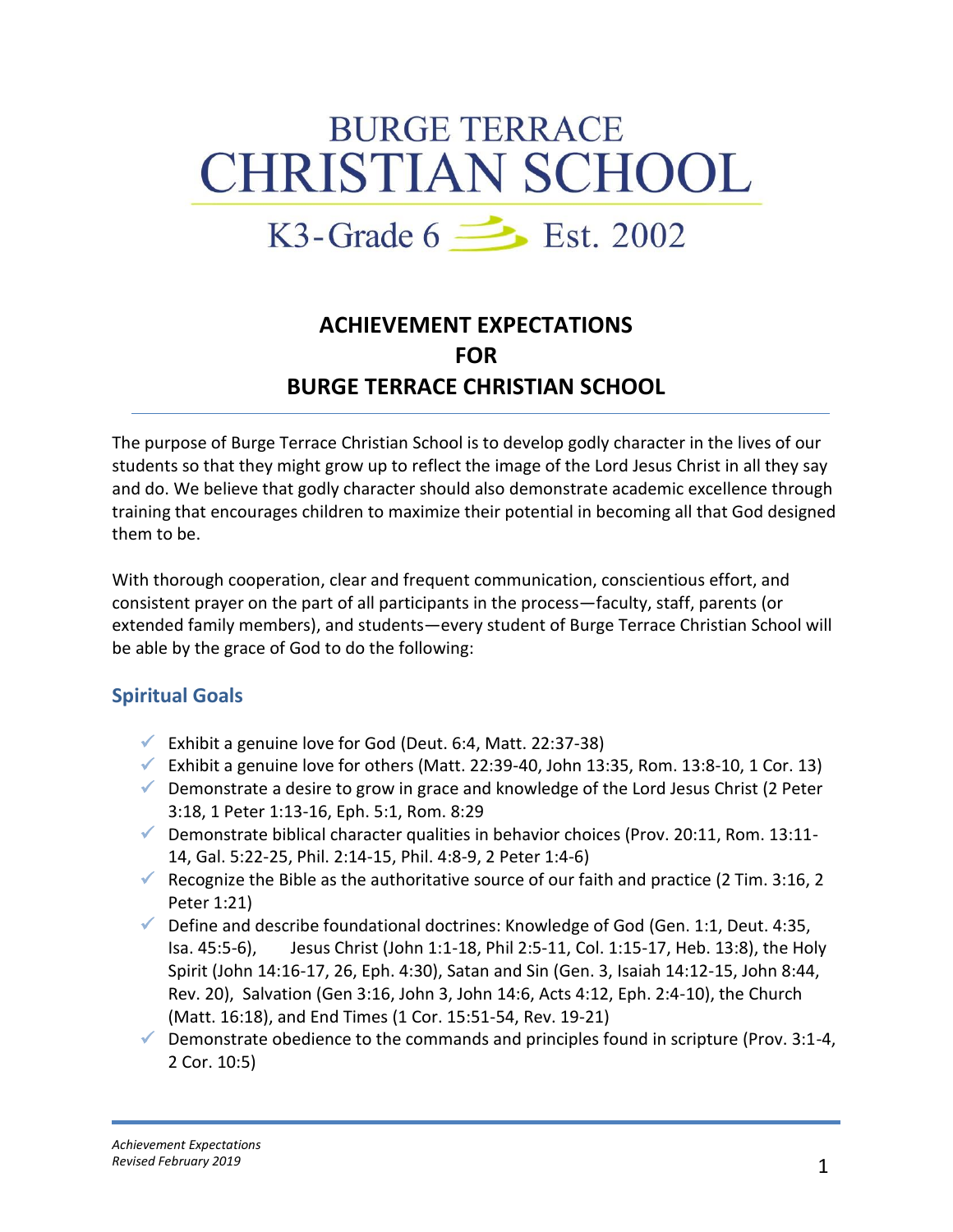- Survey and discuss appropriate local, national, and world events with discernment, discretion, and biblical understanding (Ex. 31:3, Deut. 4:6, Job 28:28, Col. 1:9, I Thess. 5:15)
- $\checkmark$  Demonstrate a burden for reaching the lost by skillfully sharing the gospel (Matt. 28:19-20, Rom. 10:9-15, 2 Cor. 5:14-21)
- $\checkmark$  Show love for God and spiritual things by regularly attending a Bible-believing church (Heb. 10:19-25)
- $\checkmark$  Show respect and appreciation for all authorities and understand their God-given responsibilities (Rom. 13:1-7)
- $\checkmark$  Understand the necessity for rules and strive to fulfill requirements (Phil. 2:14, 3:14, Heb. 12:5-11)
- Choose to seek and follow God's will (Isa. 26:9, Ps. 40:8, John 14:15, Rom. 12)

#### **Academic Goals**

- Demonstrate ability to follow directions (Gen. 6:14-16, Ex. 25-27)
- Approach new tasks with creativity (Ex. 2:3, 1 Kings 3:16-27)
- Employ problem-solving skills (Dan. 1:4, James 1:5)
- Apply critical thinking skills (Dan. 1:4, 1 Peter 1:13)
- $\checkmark$  Demonstrate competency in Bible, mathematics, language arts, history, science, and the fine arts (Dan. 1:4)
- Read, comprehend, and interpret narrative and expository text in direct correlation with maturity level (Eph. 3:4, Matt. 24:15)
- $\checkmark$  Use technology effectively (Prov. 18:15)
- $\blacklozenge$  Adapt age-appropriate research tools (2 Tim. 3:15)
- $\checkmark$  Identify and effectively utilize study methods that yield mastery in each discipline (Eccles. 9:10)
- $\checkmark$  Make choices that demonstrate a life-long love of learning (2 Cor. 8:12)
- Interpret, evaluate, and apply all knowledge from a biblical perspective (Ps. 19:14, Deut. 4:10, Prov. 1:7)

#### **Physical Goals**

- Show respect for his/her physical body as the "temple of the Holy Spirit" (1 Cor. 3:16-17, 6:19-20)
- $\checkmark$  Implement appropriate goals for physical fitness (1 Cor. 9:24-27)
- $\checkmark$  Understand the requirements of maintaining good health and making excellent nutrition choices (1 Cor. 10:31, Prov. 25:16)
- $\checkmark$  Demonstrate biblical attitudes toward the responsibilities of teamwork and sportsmanship (Eccles. 4:9-12, Prov. 17:17, 1 Cor. 1:10, 12:20-25)
- $\checkmark$  Describe and exhibit the basic skills and game structure involved in playing common team sports (1 Tim. 4:7-8)